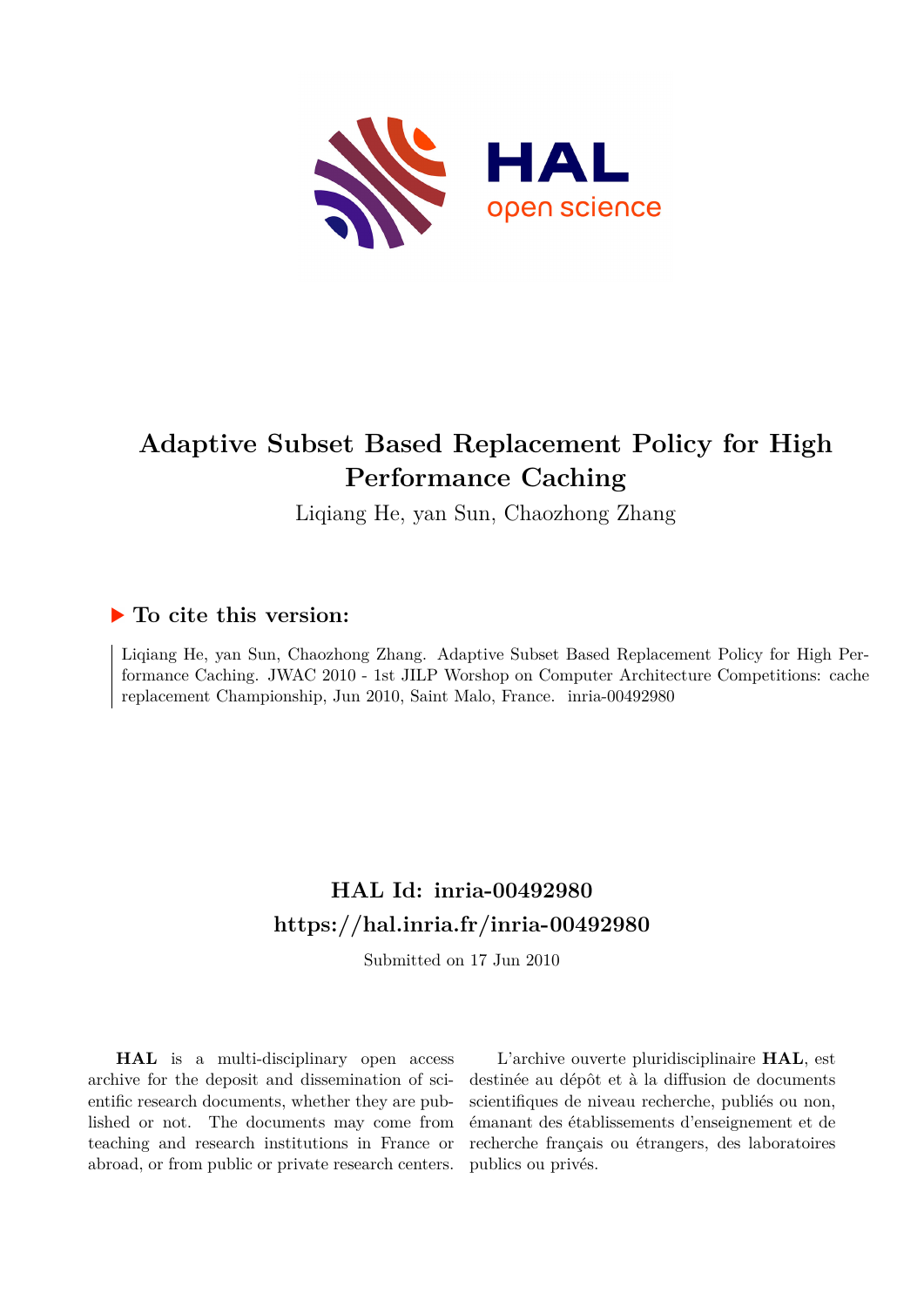## **Adaptive Subset Based Replacement Policy for High Performance Caching**

Liqiang He Yan Sun Chaozhong Zhang

College of Computer Science, Inner Mongolia University

Hohhot, Inner Mongolia 010021 P.R.China

[liqiang@imu.edu.cn](mailto:liqiang@imu.edu.cn) [brandon.sunyan@gmail.com](mailto:brandon.sunyan@gmail.com) [zcz917@yahoo.com.cn](mailto:zcz917@yahoo.com.cn)

#### **Abstract**

 *An Adaptive Subset Based Replacement Policy (ASRP) is proposed in this paper. In ASRP policy, each set in Last-Level Cache (LLC) is divided into multiple subsets, and one subset is active and others are inactive at a given time. The victim block for a miss is only chosen from the active subset using LRU policy. A counter in each set records the cache misses in the set during a period of time. When the value of the counter is greater than a threshold, the active subset is changed to the neighbor one. To adapt the program behavior changing, set dueling is used to choose a threshold from different thresholds according to which one causes the least number of misses in the sampling sets. Using the given framework for this competition our ASRP policy gets a geometric average of improvement over LRU by 4.5% for 28 SPEC CPU 2006 programs and some programs gain improvements up to 50%.* 

#### **1. Introduction**

Cache replacement policy plays an important role in a cache design. The Least Recently Used (LRU) policy has been widely adapted in a microprocessor for the past decades. Recently progresses in this research topic include [1-10].

In this paper, we first propose a Subset Based Replacement Policy (SRP) for high performance caching. The idea is to divide one cache set into multiple subsets and victims are always taken from one active subset at a miss occurring. The reason of dividing is trying to maintain a longer access history through keeping part of the history in a group of blocks in the subset and make the cache more accurately captures the most frequently access blocks. And each subset maintains its own local LRU stack. On a cache miss, the incoming block is put into the local LRU position. And on a cache hit, the block is moved to the Most Recently Used (MRU) position like in LRU policy. The active subset periodically changes based on a count of misses to the set. To adapt the program behavior's changing, we further propose an Adaptive Subset Based Replacement Policy (ASRP) which uses a set dueling [3] technique to dynamically select a threshold from a pool of thresholds according to which one causes fewest misses in the sampling sets. Compare with LRU policy, ASRP obtains a 4.5% of geometric average miss reduction for 28 SPEC CPU 2006 programs, and some programs gain miss reductions up to 50%.

#### **2. Experimental Methodology**

We use the framework provided by this competition to do our experiments. All the simulations are done for a single-core processor. The details of the cache configurations are shown in Table 1.

Table 1. Baseline system configuration.

| 32KB, 64B lines, 4/8-way, LRU              |
|--------------------------------------------|
| 256KB, 64B lines, 8-way, LRU, 10 cyc. hits |
| 1MB, 64B lines, 16-way, 30 cyc. hits       |
|                                            |

We select 28 SPEC CPU 2006 benchmarks in our

experiment. The cache access traces are obtained using Pin [11]. All the programs are simulated for 100M instructions after fast forwarding 40 billion instructions.

## **3. Subset Based Replacement Policy**

### **3.1 Motivation**

Cache replacement policy tries to keep the *best* blocks in a set in order to contribute maximum number of hits for the future accesses. Traditional LRU brings an incoming block directly to the MRU position and assumes that the block has the highest probability to be used again in the future. Such policy is good for workloads whose working sets are smaller than the available cache size or for workloads that have high temporal locality.

When the working set is greater than the cache capacity, the frequently used blocks in LRU policy can be easily evicted from LRU stack by less frequently used blocks or even by other frequently used blocks when it suffers a cache-thrashing problem. At this case, [3] points out that cache performance can be improved by retaining some fraction of the working set long enough that at least that fraction of the working set contributes to cache hits. Our Subset Based Replacement Policy (SRP) is a new method to adopt this idea.

## **3.2 Subset based replacement policy**

Pierre [12] shows that thread migration can boost the performance of single program through exploiting the total cache capacity in multicore processor. The analysis result inspires us that grouping a cache (each group likes a private cache in a core) and keeping part of accessed blocks in a group (like the cache in a core where the program does not run) may also help to reduce the misses of a program. To do this, partition is a normally used scheme. The SRP policy we propose in this section is an adoption of this scheme.

In SRP, we evenly divide one set into multiple subsets. At a given time, only one subset is active which can accept the incoming block. A local LRU stack same as in LRU policy is maintained among the blocks in the subset. On a cache miss, victim is the least recently used block in the active subset, and the incoming block is not moved to local MRU position. And a cache hit will move the block into the local MRU position in the corresponding subset no matter it is active or not.

Fig. 1 explains the rationale. If a block *B* brought by the miss  $m_{i-1}$  is not accessed again before the new miss *mi* occurs, then the new incoming block *B'* will replace *B*. But if it is accessed, such as the sequence of  $m_k$ ,  $h_k$ ,  $m_{k+1}$ , miss  $m_{K+1}$  will replace the block by  $m_{k-1}$  instead of the block *K* by  $m_k$  because *K* has been moved the local MRU position in  $h_k$ . And for a same reason, if an access  $h_{i+1}$  hits a block *H* which was brought by a missed access  $m_{i+1}$  in a non-active subset,  $H$  will not be replaced when the subset changes to active.

As shown in Fig.1, the active subset changing in SRP policy is based on a count of misses to the set.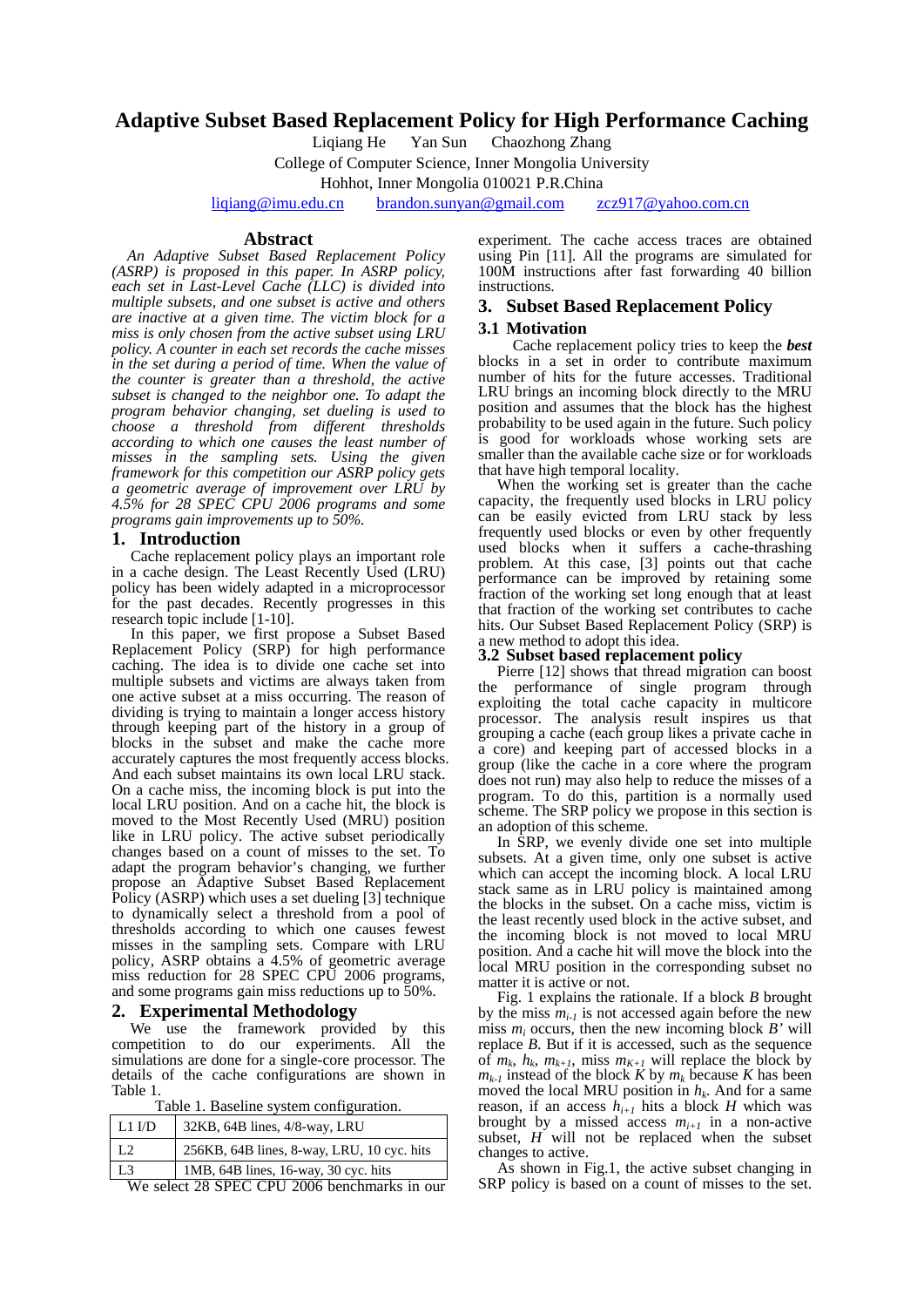When the misses are more than a threshold *X*, the active subset is changed to the neighbor one. In another word, we force up to *X* consecutive misses only replacing the blocks in the active subset, and keep the blocks in other subsets who were brought into the set before the  $X$  misses staying the cache. For a set with *N* subsets, it must after  $(N-I)^*X$  misses that a subset can change to active again, and during that period of time the blocks can stay in the subset without being replaced. So a greater value of *X*, a longer time that the blocks in non-active subsets can be kept in the set thus a more possibility that an old block in the subsets contributes to a hit if it is accessed again.

|                                       | all the N subsets in a set                                                                                                                                                    |               |                       |
|---------------------------------------|-------------------------------------------------------------------------------------------------------------------------------------------------------------------------------|---------------|-----------------------|
|                                       | previous active subset                                                                                                                                                        | active subset | Nth x (not include h) |
|                                       | m <sub>i-1</sub> ,m <sub>i</sub> ,m <sub>i+1</sub> ,m <sub>k-1</sub> ,m <sub>k-</sub> n <sub>k</sub> ,m <sub>k+1</sub> ,"m <sub>i</sub> ,h <sub>i+1</sub> , ,m <sub>i</sub> , |               |                       |
| update local<br>в<br><b>LRU stack</b> |                                                                                                                                                                               |               | time                  |

#### Figure 1. SRP policy.

As an example in Fig.2, a 4-ways cache set is divided into two subsets, and each subset contains two blocks. Subset 0 is set to active at initialization. The threshold of changing active subset is 4. From the figure, our SRP policy has 3 more hits than LRU policy. Keeping the replacement occurring in the active subset during the four misses potentially lengthen the window of access history thus some prior accessed blocks, block 1, 4 and 5 (accessed again after **six** or **five** consecutive misses) for example, can stay in the set and contribute to the hits for the future accesses. On the contrary, the LRU evicts a block if it is not accessed again during a **four** consecutive misses which is less than the history window stored in SRP policy and causes new miss in the future.



Figure 2. Example of SRP policy.

#### **3.3 Hardware implementation**

The hardware structure of SRP policy is shown in Fig.3. For a 16-ways last-level cache (LLC) used in this championship, each set is evenly divided into four subsets. A dedicated 2bits *active* group counter in the set points to the active subset and the other subsets are inactive. Another *set\_miss* counter is used to count the number of misses during a period of time. When the value is greater than the value (all sets use the same value) in the global *threshold* register, the active subset is moved to the neighbor one. In our design, we experientially set the *set\_miss* as a 7 bits counter.



Figure 3. Hardware implementation of SRP policy. At initialization time, the *active\_group* and

*set\_miss* counters are set to zero, and the value in *threshold* register is set to an experiential value, 4 for example.

#### **3.4 Case study of thrashing workload**

 Fig.4 shows the cache access pattern of *xalancbmk* in an arbitrary selected set, No. 513, represented by the unique block address. The Fig.4a is the whole picture of the accessing which has a very regular pattern, but the working set (approximate 35 blocks) is greater than the cache capacity, 16, thus causing a thrashing problem. And the Fig.4b is a zoom in snapshot of the first two hundreds accesses. It shows that the frequently accessed blocks express a cyclic pattern.

 For such workload, at a cache miss happening SRP uses the LRU block in the active subset as a victim, and keep the other blocks staying in the cache. It assumes that the new incoming block will not be used again in the near future because of the big working set and limited cache size, and hopes the other blocks being retained in the cache can contribute hits for future accesses. When a block has a hit in a subset (no matter it is active or not), it is moved to MRU position of the subset thus the future replacement will select other LRU block if the subset is active at that moment. Through the LRU replacing on miss and MRU placing on hit, the cache can potentially hold maximum number of the frequently used blocks with the limited space.



Figure 4. Unique block addresses (a: whole trace and b: a zoom in) accessed by *xalancbmk* in set 513.

SRP uses a threshold to control the frequency of active subset changing. A bigger threshold value, a less frequent changing of the active subset thus the more possible is the older blocks can stay in the cache. On the contrary, a smaller threshold value, a more frequent changing the active subset thus having more chance to select victim from multiple LRU blocks in different subsets and letting each LRU block staying in the cache longer than at the case with a bigger threshold.

Fig. 5 shows the cache performance of *xalancbmk* varies with different threshold values. SRP successfully reduces the cache misses comparing with LRU. Fig.5 also shows that the performance of SRP policy is very sensitive to the threshold value. For different thresholds, SRP can hold different fractions of cache data, and at threshold 4 and 8 it obtains the best performance.



Figure 5. MPKI vs. threshold values for *xalancbmk*.

#### **3.5 Case study of LRU-friendly workload**

 Fig. 6 shows the unique block addresses accessed by a LRU-friendly workload, *GemsFDTD,* in set 513.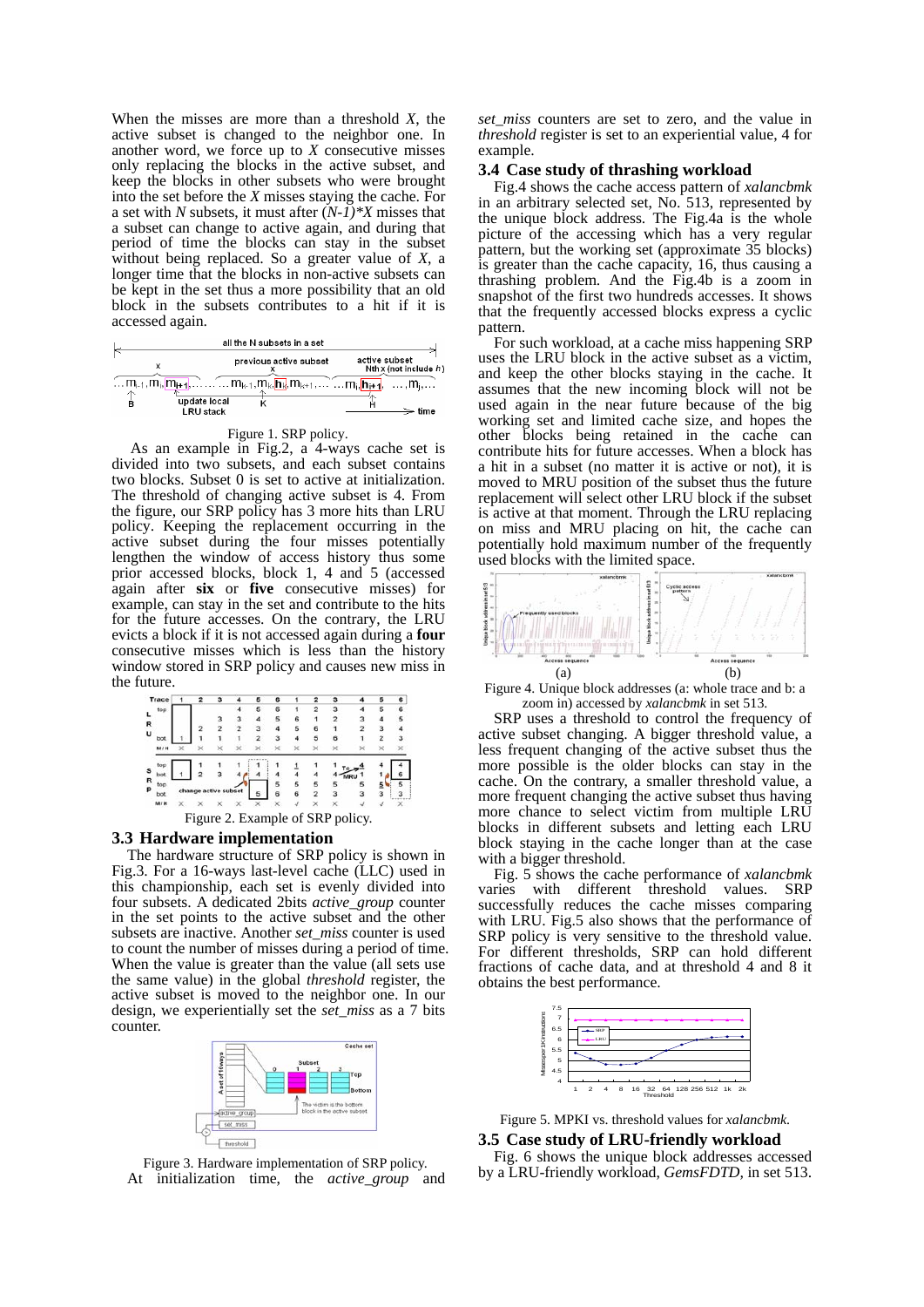The whole trace in Fig.6a shows the working set is much greater than the available cache capacity, but the zoom in figure, Fig.6b, shows that most of the block reuses are very close (high temporal locality) which favors the traditional LRU policy

For *GemsFDTD*, for each miss SRP inserts the incoming block to the LRU position which causes the block to be evicted by the near future incoming block and increases the number of misses.



Figure 6. Unique block addresses (a: whole trace and b: a zoom in) accessed by *GemsFDTD* in set 513.

Fig. 7 shows the varying of cache performance of *GemsFDTD* with the threshold. Same as in Fig.5, SRP is sensitive to the threshold value. Due to the LRU insertion policy, SRP gets more cache misses than LRU at any threshold settings.



Figure 7. MPKI vs. threshold values for *GemsFDTD*.

#### **3.6 Result**

Fig.8 shows the cache performance of SRP policy for 28 benchmarks on three different threshold values. For five benchmarks, *astar*, *cactusADM*, *hmmer*, *sphinx3*, and *xalancbmk*, SRP obtains significant improvements over LRU policy. At the best case, *hmmer*, SRP reduces the cache misses up to 60%. The geometric average speedup of 28 programs is 4% over LRU. Among them, six programs get worse performances than LRU.

Fig.8 also shows that different programs have different sensitivities to the threshold varying. For three of the improved programs , *astar*, *sphinx3*, and *xalancbmk*, the cache performance are improved with the threshold increasing, whereas for some other programs, *bzip2* and *GemsFDTD* for example, the cache performances get worse when the threshold is increased.



### **4. Adaptive Subset Based Replacement Policy**

 In last section, fig. 5 and 7 show that SRP policy gets different cache performances with the threshold varying. There isn't a threshold that can get best performance for all the programs. To adapt the diversity of programs and the behavior changing inside a program itself, we propose an Adaptive Subset Based Replacement Policy (ASRP) which uses set dueling [3] to dynamically select one threshold from eight candidates according to which one causes fewest misses in the sampling sets. In ASRP, the block insertion on a miss and block moving on a hit are same as in SRP policy, so we only present the dynamic threshold sampling mechanism in this section.

#### **4.1 Dynamic sampling mechanism**

We use a set dueling technique to dynamically select one threshold from a pool of thresholds according to which one causes fewest misses in the sampling sets. The rationale is shown in Fig. 9.

Through experiments, we found that the maximum value of the threshold could be selected for a cache is 128. A threshold that is bigger than 128 always has a similar or worse performance than 128 (see Fig.5 and 7). So in our ASRP policy, we pick eight different thresholds that are 1, 2, 4, 8, 16, 32, 64, and 128. Each threshold has four dedicated sampling sets who use the threshold and not changed forever, thus totally 32 sets are sampling sets and they are evenly distributed in the cache. The other sets in the cache are follower sets whose thresholds are selected dynamically at each time of cache miss.

#### **4.2 Hardware implementation**

Fig.9 shows the implementation of our ASRP policy. In each set, a 4 bits *flag* indicates whether a set is a sampling set or a follower set. Only nine values are used that corresponds to eight thresholds and follower set. In addition, eight *miss\_counter\_group\_N* registers are used to count the number of misses in the sampling sets. If a cache miss happens in a sampling set, the corresponding *miss\_counter\_group\_N* is incremented by one.

|                         | LEGEND                                                                                                                                          |                          |
|-------------------------|-------------------------------------------------------------------------------------------------------------------------------------------------|--------------------------|
| set 0<br>set 1<br>set 2 | Set dedicated to eight different thresholds<br>Follower Sets.<br>Policy decided by which threshold causes<br>fewest misses in the samping sets. |                          |
|                         | miss_counter_group_0<br>miss_counter_group_7                                                                                                    | 4bits<br>blocks.<br>flag |
|                         |                                                                                                                                                 | cache set                |

Figure 9. Implementation of ASRP policy. As shown in Fig.10, when a miss happens in a follower set, the eight numbers in the *miss\_counter\_group\_N* registers are read out, and the smallest value is selected to pick the corresponding threshold from the eight thresholds. Once the dynamic threshold is obtained, the cache set where the miss happens can use it to guide the active subset changing as in SRP policy. For the sampling set, it can use the dedicated **fixed** threshold to do the active



#### **4.3 Resetting mechanism**

The value in the *miss\_counter\_group\_N* will continuously increase with the misses in the sampling sets. If during a period of time, one